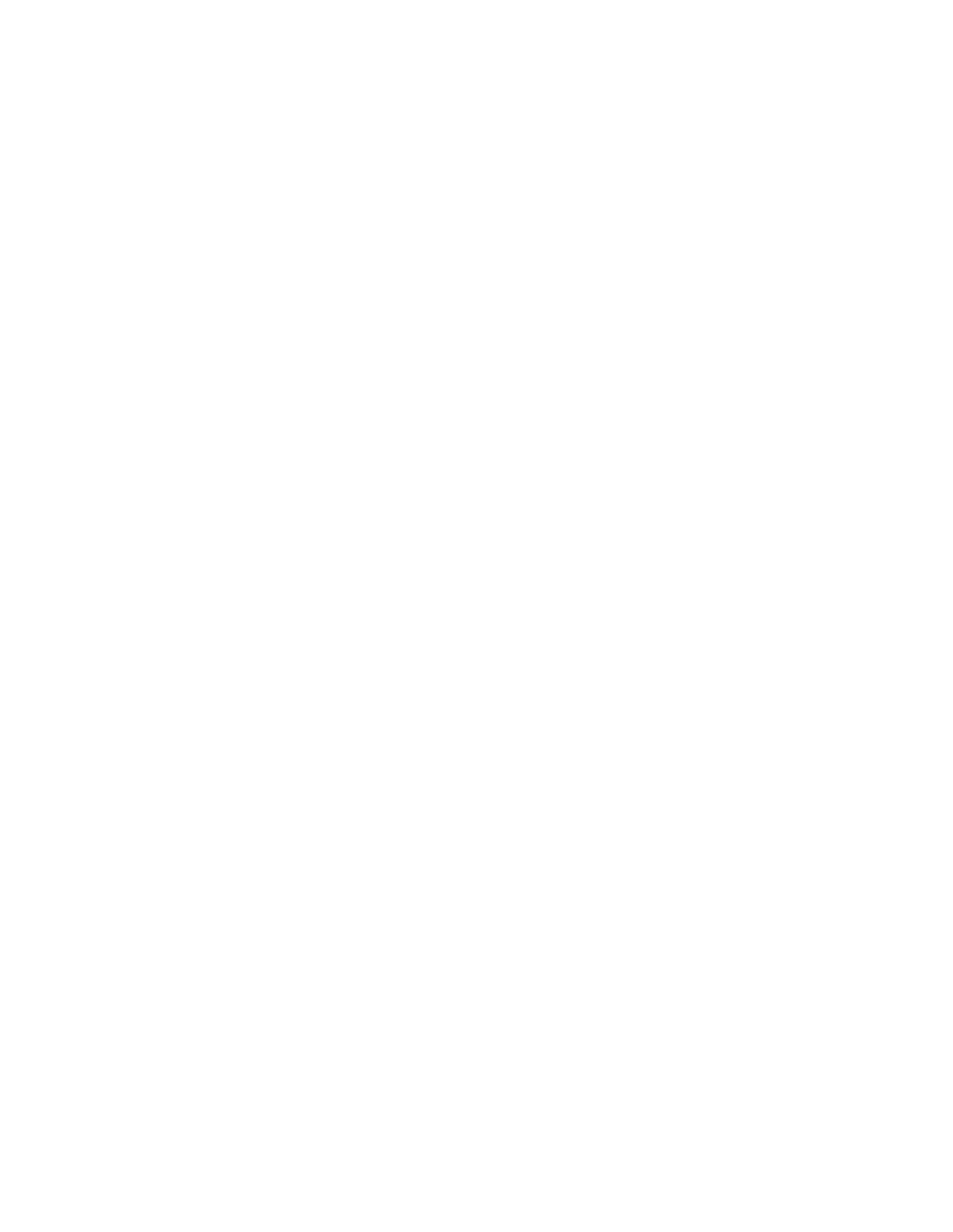| CHC - 4Base-Scorecard: WSGm2 10-26-16 - CHC 5 @ CLE 1                                                                         |
|-------------------------------------------------------------------------------------------------------------------------------|
| * W: Arrieta - L: Bauer - Series tied 1-1 - Top Contributor(s): Rizzo/Zobrist/Schwarber tied - with 4Score of 14 - in CHC win |

 $\cdot$ **4** BASE

| CHC - 4BaseScore - Player 4Score by Batting Order<br>WSGm2 10-26-16 - CHC 5 @ CLE 1<br>W: Arrieta - L: Bauer - Series tied 1-1 - Top Contributor(s): Rizzo/Zobrist/Schwarber tied - with 4Score of 14 - in CHC win |            |                     |                         |                      |    |    |    |              |                |              |                 |  |
|--------------------------------------------------------------------------------------------------------------------------------------------------------------------------------------------------------------------|------------|---------------------|-------------------------|----------------------|----|----|----|--------------|----------------|--------------|-----------------|--|
|                                                                                                                                                                                                                    |            |                     |                         | <b>Bat Order</b>     |    |    |    |              |                |              |                 |  |
| Player                                                                                                                                                                                                             | Team       | <b>Position</b>     | $\mathbf{1}$            | $\mathbf{2}$         | 3  | 4  | 5  | 6            | $\overline{7}$ | 8            | 9               |  |
| <b>Rizzo</b>                                                                                                                                                                                                       | <b>CHC</b> | 1B                  |                         |                      | 14 |    |    |              |                |              |                 |  |
| Schwarber                                                                                                                                                                                                          | CHC        | DH                  |                         |                      |    |    | 14 |              |                |              |                 |  |
| Zobrist                                                                                                                                                                                                            | CHC        | LF                  |                         |                      |    | 14 |    |              |                |              |                 |  |
| <b>Russell</b>                                                                                                                                                                                                     | CHC        | SS                  |                         |                      |    |    |    |              |                |              | 10 <sub>1</sub> |  |
| Contreras                                                                                                                                                                                                          | CHC        | $\mathsf C$         |                         |                      |    |    |    |              | 8              |              |                 |  |
| <b>Bryant</b>                                                                                                                                                                                                      | CHC        | 3B                  |                         | $\blacktriangleleft$ |    |    |    |              |                |              |                 |  |
| Fowler                                                                                                                                                                                                             | <b>CHC</b> | <b>CF</b>           | $\overline{\mathbf{4}}$ |                      |    |    |    |              |                |              |                 |  |
| Soler-Heyward                                                                                                                                                                                                      | CHC        | RF+PR-<br><b>RF</b> |                         |                      |    |    |    |              |                | $\mathbf{3}$ |                 |  |
| <b>Baez</b>                                                                                                                                                                                                        | CHC        | 2B                  |                         |                      |    |    |    | $\mathbf{1}$ |                |              |                 |  |
| Heyward                                                                                                                                                                                                            | CHC        | PR-RF               |                         |                      |    |    |    |              |                | $\pmb{0}$    |                 |  |
| Soler                                                                                                                                                                                                              | CHC        | <b>RF</b>           |                         |                      |    |    |    |              |                | $-1$         |                 |  |

### Sponsored By



GO - Meal and Fitness Tracker By Iolo https://itunes.apple.com/us/app/go-meal-and-fitness-track-er/id785910082?mt=8

# CHC - 4Score Box - Player Totals<br>W: Arrieta - L: Bauer - Series tied 1-1 - Top Contributor(s): Rizzo/Zobrist/Schwarber tied - with 4Score of 14 - in CHC win<br>W: Arrieta - L: Bauer - Series tied 1-1 - Top Contributor(s): Riz

| Player        | Team Position | Bat<br>Ord #     | Credit For Run | PA Bases       | <b>BR</b> Bases           | <b>Bases Pushed</b> | Player 4Score | Appearances    | Productivity<br>Rate |
|---------------|---------------|------------------|----------------|----------------|---------------------------|---------------------|---------------|----------------|----------------------|
| Rizzo         | CHC 1B        | 3                | $\mathbf{1}$   | 4              | 6                         | 3                   | 14            | 5              | 2.800                |
| Schwarber     | CHC DH        | 5                | 2              | 3              | $\ensuremath{\mathsf{3}}$ | 6                   | 14            | 5              | 2.800                |
| Zobrist       | CHC LF        | 4                | $\mathbf{1}$   | 5              | 4                         | 4                   | 14            | 5              | 2.800                |
| Russell       | CHC SS        | $\boldsymbol{9}$ | $\mathbf{1}$   | 3              | $\overline{2}$            | 4                   | 10            | 5              | 2.000                |
| Contreras     | CHC C         | $\overline{7}$   | $\pmb{0}$      | 3              | $\overline{\mathbf{4}}$   | $\mathbf{1}$        | 8             | 5              | 1.600                |
| Bryant        | CHC 3B        | $\overline{2}$   | $\pmb{0}$      | $\overline{2}$ | $\ensuremath{\mathsf{3}}$ | $-1$                | 4             | 5              | 0.800                |
| Fowler        | CHC CF        | $\mathbf{1}$     | $\mathbf 0$    | 1              | $\mathbf{1}$              | $\overline{2}$      | 4             | 5              | 0.800                |
| Soler-Heyward | CHC RF+PR- 8  |                  | $\pmb{0}$      | $\mathbf{1}$   | $\mathbf{1}$              | $\mathbf{1}$        | 3             | $\mathbf{1}$   | 3.000                |
| Baez          | CHC 2B        | $\,6\,$          | $\pmb{0}$      | 1              | $\pmb{0}$                 | $\pmb{0}$           | $\mathbf{1}$  | 5              | 0.200                |
| Heyward       | CHC PR-RF     | 8                | $\pmb{0}$      | $\pmb{0}$      | $\pmb{0}$                 | $\pmb{0}$           | $\pmb{0}$     | $\overline{2}$ | 0.000                |
| Soler         | CHC RF        | 8                | $\mathbf 0$    | $\pmb{0}$      | $\pmb{0}$                 | $-1$                | $-1$          | $\overline{2}$ | $-0.500$             |
| <b>Totals</b> |               |                  | 5              | 23             | 24                        | 19                  | 71            | 45             | 1.578                |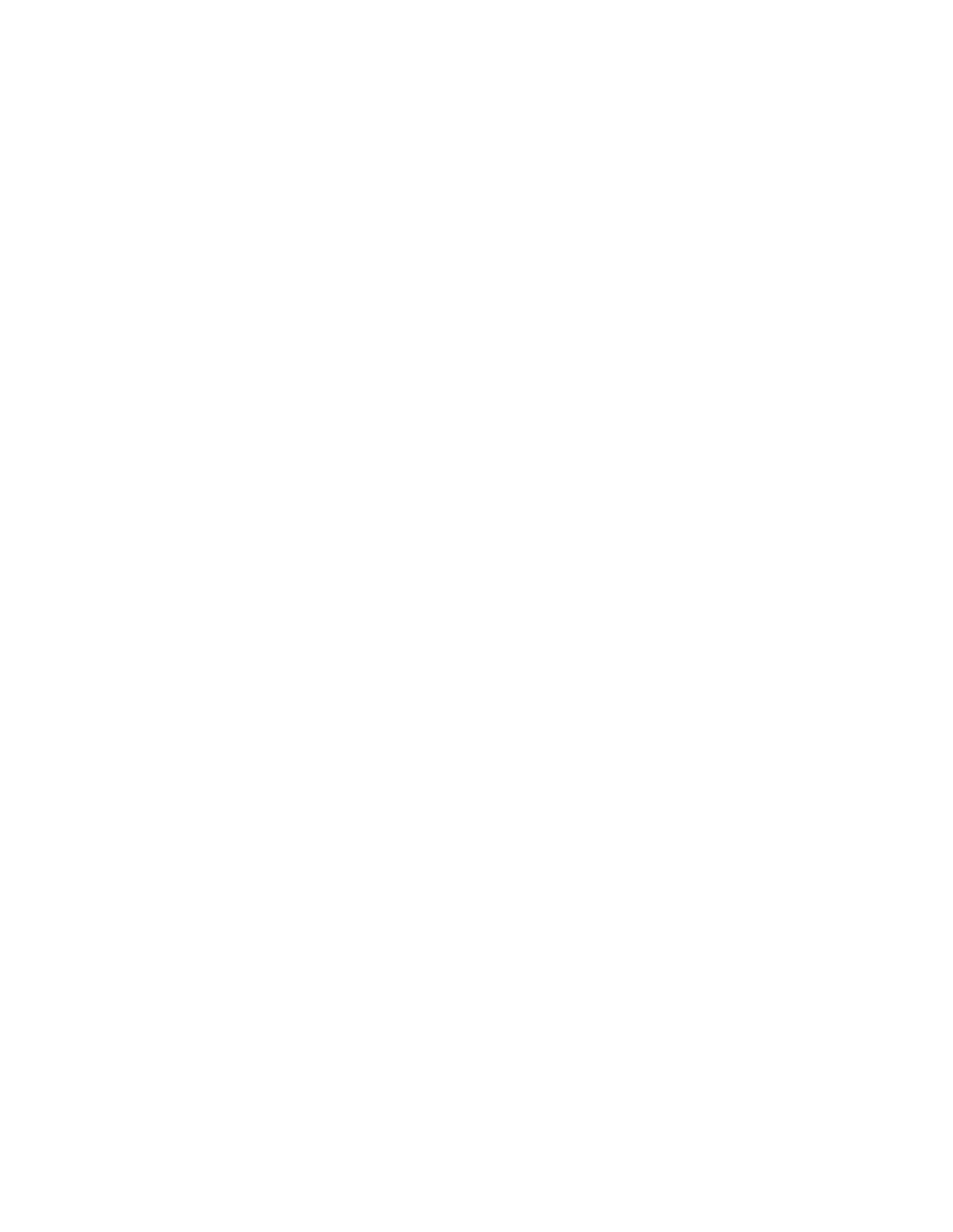# <u>CHC - 4Base-Scorecard: WSGm2 10-26-16 - CHC 5 @ CLE 1</u>



\* W: Arrieta - L: Bauer - Series tied 1-1 - Top Contributor(s): Rizzo/Zobrist/Schwarber tied - with 4Score of 14 - in CHC win

| Detail by Bat Order/Player |               |                        |          |                         |             |                                            |                                     |                                          |                                        |                                   |                     |
|----------------------------|---------------|------------------------|----------|-------------------------|-------------|--------------------------------------------|-------------------------------------|------------------------------------------|----------------------------------------|-----------------------------------|---------------------|
| <b>Bat Order</b>           | Player        | Position               | Inning   | Play Text               | LOBStatus   | Credit For<br>Run                          | PA Bases                            | <b>BR</b> Bases                          | Bases<br>Pushed                        | Player<br>4Score                  |                     |
| $\mathbf{1}$               |               |                        | 01       | $1 - 3$                 |             | $\mathbf 0$                                | $\mathsf{O}\xspace$                 | $\mathsf{O}\xspace$                      | $\mathsf 0$                            | $\mathsf{0}$                      |                     |
|                            |               |                        | 03       | $4 - 3$                 |             | $\mathsf{O}\xspace$                        | $\mathsf{O}\xspace$                 | $\mathbf 0$                              | $\mathsf 0$                            | $\,0\,$                           |                     |
|                            | Fowler        | $\mathsf{C}\mathsf{F}$ | 04       | Κ                       |             | $\mathsf{O}\xspace$                        | $\mathsf{O}\xspace$                 | $\mathbf 0$                              | $\mathsf{O}\xspace$                    | $\mathsf{O}\xspace$               |                     |
|                            |               |                        | 05       | Κ                       |             | $\mathsf{O}\xspace$                        | $\mathsf{O}\xspace$                 | $\mathbf 0$                              | $\mathsf{O}\xspace$                    | $\mathsf{O}\xspace$               |                     |
|                            |               |                        | 07       | 9.Single                | Left on 2nd | $\mathsf{O}\xspace$                        | $\mathbf{1}$                        | $\mathbf{1}$                             | $\overline{c}$                         | $\overline{4}$                    |                     |
|                            |               |                        |          | <b>Total</b>            |             | $\underline{0}$                            | $\overline{1}$                      | $\overline{1}$                           | $\overline{2}$                         | $\underline{4}$                   |                     |
|                            |               |                        | 01       | 8.Single                |             | $\mathsf{O}\xspace$                        | $\mathbf{1}$                        | $\ensuremath{\mathsf{3}}$                | $\mathsf{O}\xspace$                    | $\sqrt{4}$                        |                     |
|                            |               |                        | 03       | 6                       |             | $\mathsf{O}\xspace$                        | $\mathsf{O}\xspace$                 | $\mathbf 0$                              | $\mathsf 0$                            | $\mathsf{0}$                      |                     |
| $\sqrt{2}$                 | <b>Bryant</b> | 3B                     | 05       | Κ                       |             | $\mathsf{O}\xspace$                        | $\mathsf{O}\xspace$                 | $\mathbf 0$                              | $\mathsf 0$                            | $\mathsf{O}\xspace$               |                     |
|                            |               |                        | 06       | 8                       |             | $\mathsf{O}\xspace$<br>$\mathsf{O}\xspace$ | $\mathbf 0$                         | $\mathbf 0$<br>$\mathbf 0$               | $\mathsf 0$                            | $\mathsf{O}\xspace$               |                     |
|                            |               |                        | 07       | $5-2-FO$                | Left on 1st |                                            | $\mathbf{1}$                        |                                          | $-1$                                   | $\mathsf{O}\xspace$               |                     |
|                            |               |                        |          | <b>Total</b>            |             | $\underline{0}$<br>$\mathbf{1}$            | $\underline{2}$<br>$\overline{2}$   | $\overline{3}$<br>$\mathsf{O}\xspace$    | $-1$<br>$\,$ 3 $\,$                    | $\underline{4}$<br>$\,6\,$        |                     |
|                            |               |                        | 01       | 9.Double<br>Walk        | Left on 2nd | $\mathsf{O}\xspace$                        | $\mathbf{1}$                        | $\ensuremath{\mathsf{3}}$                | $\mathsf 0$                            | $\sqrt{4}$                        |                     |
|                            |               |                        | 03       |                         |             |                                            |                                     |                                          |                                        |                                   |                     |
| $\mathbf{3}$               | Rizzo         | 1B                     | 05       | Walk                    |             | $\mathsf{O}\xspace$<br>$\mathsf{O}\xspace$ | $\mathbf{1}$<br>$\mathsf{O}\xspace$ | $\ensuremath{\mathsf{3}}$<br>$\mathbf 0$ | $\mathsf 0$<br>$\mathsf 0$             | $\sqrt{4}$<br>$\mathsf{O}\xspace$ |                     |
|                            |               |                        | 06       | 3U<br>$\overline{7}$    |             |                                            | $\mathbf 0$                         | $\mathbf 0$                              | $\mathsf 0$                            |                                   |                     |
|                            |               |                        | 07       |                         |             | $\boldsymbol{0}$                           |                                     |                                          |                                        | $\mathsf{0}$                      |                     |
|                            |               |                        |          | Total<br>$\overline{7}$ |             | $\overline{1}$<br>$\mathsf{O}\xspace$      | $\overline{4}$<br>0                 | $\underline{6}$<br>$\mathbf 0$           | $\underline{3}$<br>$\mathsf{O}\xspace$ | 14<br>$\mathsf{0}$                |                     |
|                            |               |                        | 01<br>03 | 8.Single                | Left on 3rd | $\mathsf{O}\xspace$                        | $\mathbf{1}$                        | $\sqrt{2}$                               | $\mathbf{1}$                           | $\sqrt{4}$                        |                     |
|                            |               |                        | 05       | 9.Triple                |             | $\mathbf{1}$                               | $\mathfrak{S}$                      | $\mathbf{1}$                             | 3                                      | $\,8\,$                           |                     |
| $\overline{4}$             | Zobrist       | LF                     |          | 06                      | Walk        | Left on 2nd                                | $\mathsf{O}\xspace$                 | $\mathbf{1}$                             | $\mathbf{1}$                           | $\mathsf{O}\xspace$               | $\mathbf 2$         |
|                            |               |                        | 08       | $6 - 3$                 |             | $\mathsf{O}\xspace$                        | $\mathsf{O}\xspace$                 | $\mathbf 0$                              | $\mathsf{O}\xspace$                    | $\mathsf{O}\xspace$               |                     |
|                            |               |                        |          | <b>Total</b>            |             | $\overline{1}$                             | $\underline{5}$                     |                                          |                                        | 14                                |                     |
|                            |               |                        | 01       | Κ                       |             | $\mathsf{O}\xspace$                        | $\mathsf 0$                         | $\overline{4}$<br>$\mathbf 0$            | $\overline{4}$<br>$\mathsf{O}\xspace$  | $\mathsf{O}\xspace$               |                     |
|                            |               |                        | 03       | 8.Single                | Left on 1st | $\mathbf{1}$                               | $\mathbf{1}$                        | $\mathbf 0$                              | $\overline{\mathcal{L}}$               | $\,6\,$                           |                     |
|                            |               | DH                     | 05       | 8.Single +2ndWP         |             | $\mathbf{1}$                               | $\mathbf{1}$                        | $\ensuremath{\mathsf{3}}$                | $\mathbf{1}$                           | $\,6\,$                           |                     |
| $\,$ 5 $\,$                | Schwarber     |                        | 06       | Walk                    | Left on 1st | $\mathsf{O}\xspace$                        | $\mathbf{1}$                        | $\mathbf 0$                              | $\mathbf{1}$                           | $\sqrt{2}$                        |                     |
|                            |               |                        | 08       | Κ                       |             | $\mathsf{O}\xspace$                        | $\mathsf{O}\xspace$                 | $\mathsf{O}\xspace$                      | $\mathsf{O}\xspace$                    | $\mathsf{O}\xspace$               |                     |
|                            |               |                        |          | <b>Total</b>            |             | $\overline{2}$                             | $\underline{3}$                     | $\overline{3}$                           | $\underline{6}$                        | 14                                |                     |
|                            |               |                        | 02       | 6.Single                | Left on 1st | $\mathsf{O}\xspace$                        | $\mathbf{1}$                        | $\mathbf 0$                              | $\mathsf{O}\xspace$                    | $\mathbf{1}$                      |                     |
|                            | Baez          | 2B                     | 03       | Κ                       |             | 0                                          | $\mathsf{O}\xspace$                 | $\mathbf 0$                              | $\mathsf 0$                            | $\mathsf{0}$                      |                     |
|                            |               |                        |          | 05                      | Κ           |                                            | $\mathsf{O}\xspace$                 | 0                                        | $\mathsf 0$                            | $\mathsf 0$                       | $\mathsf{O}$        |
| 6                          |               |                        |          |                         | 06          | 8                                          |                                     | $\mathsf{O}\xspace$                      | $\mathsf{O}\xspace$                    | $\mathbf 0$                       | $\mathsf{O}\xspace$ |
|                            |               |                        | 08       | $6 - 3$                 |             | 0                                          | $\mathbf 0$                         | $\mathsf{O}\xspace$                      | $\mathsf 0$                            | $\mathsf{O}\xspace$               |                     |
|                            |               |                        |          | <b>Total</b>            |             | $\underline{0}$                            | $\overline{1}$                      | $\underline{0}$                          | $\underline{0}$                        | $\overline{1}$                    |                     |
|                            |               |                        | 02       | 9                       |             | $\mathsf{O}\xspace$                        | $\mathbf 0$                         | $\mathsf 0$                              | $\mathsf 0$                            | $\mathsf{O}\xspace$               |                     |
|                            |               | $\mathbf C$            | 04       | Walk +DP'd-4-6-3        |             | $\mathbf 0$                                | $\mathbf{1}$                        | $\mathbf 0$                              | $\mathsf 0$                            | $\mathbf{1}$                      |                     |
|                            |               |                        | 05       | 4-Error                 | Left on 3rd | $\mathsf{O}\xspace$                        | $\mathbf{1}$                        | $\sqrt{2}$                               | $\mathbf{1}$                           | $\sqrt{4}$                        |                     |
| $\overline{7}$             | Contreras     |                        | 07       | Walk +FO'd-5-2          |             | $\mathsf{O}\xspace$                        | $\mathbf{1}$                        | $\sqrt{2}$                               | $\mathsf 0$                            | $\ensuremath{\mathsf{3}}$         |                     |
|                            |               |                        | $09\,$   | 8                       |             | $\mathsf{O}\xspace$                        | $\mathsf{O}\xspace$                 | $\mathsf{O}\xspace$                      | $\mathsf 0$                            | $\mathsf{0}$                      |                     |
|                            |               |                        |          | Total                   |             | $\underline{0}$                            | $\underline{3}$                     | $\overline{4}$                           | $\overline{1}$                         | $\underline{8}$                   |                     |
|                            |               |                        | 02       | 8                       |             | $\mathsf{O}\xspace$                        | $\mathsf 0$                         | $\mathbf 0$                              | $\mathbf 0$                            | $\mathsf{O}\xspace$               |                     |
|                            | Soler         | RF                     | 04       | 4-6-3-DP                |             | $\mathsf{O}\xspace$                        | $\mathbf 0$                         | $\mathsf{O}\xspace$                      | $-1$                                   | $-1$                              |                     |
|                            |               |                        |          | Total                   |             | $\underline{0}$                            | $\underline{0}$                     | $\underline{0}$                          | $\overline{-1}$                        | $-1$                              |                     |
|                            |               | RF+PR-RF               | 05       | Walk                    | Left on 2nd | $\mathsf{O}\xspace$                        | $\mathbf{1}$                        | $\mathbf{1}$                             | $\mathbf{1}$                           | $\ensuremath{\mathsf{3}}$         |                     |
| 8                          | Soler-Heyward |                        |          | Total                   |             | $\underline{0}$                            | $\underline{\mathbf{1}}$            | $\overline{1}$                           | $\overline{1}$                         | $\overline{3}$                    |                     |
|                            |               |                        | 07       | 8                       |             | $\mathsf{O}\xspace$                        | $\mathsf{O}\xspace$                 | $\mathbf 0$                              | $\mathsf 0$                            | $\mathsf{O}\xspace$               |                     |
|                            | Heyward       | PR-RF                  | 09       | $\mathsf K$             |             | $\mathsf{O}\xspace$                        | $\mathbf 0$                         | $\mathbf 0$                              | $\mathsf 0$                            | $\mathsf{0}$                      |                     |
|                            |               |                        |          | <b>Total</b>            |             | $\underline{0}$                            | $\underline{0}$                     | $\underline{0}$                          | $\underline{0}$                        | $\underline{0}$                   |                     |
|                            |               |                        | 02       | 9                       |             | $\mathsf{O}\xspace$                        | $\mathsf{O}\xspace$                 | $\mathsf{O}\xspace$                      | $\mathsf 0$                            | $\mathsf{O}\xspace$               |                     |
|                            |               |                        | 04       | 8.Single                | Left on 1st | $\mathsf{O}\xspace$                        | $\mathbf{1}$                        | $\mathbf 0$                              | $\mathsf 0$                            | $\mathbf{1}$                      |                     |
|                            |               | SS                     | 05       | Walk                    | Left on 1st | $\mathbf{1}$                               | $\mathbf{1}$                        | $\mathbf 0$                              | 3                                      | $\,$ 5 $\,$                       |                     |
| $\boldsymbol{9}$           | Russell       |                        | 07       | 6-4-Error               | Left on 3rd | $\mathsf{O}\xspace$                        | $\mathbf{1}$                        | $\overline{2}$                           | $\mathbf{1}$                           | $\overline{4}$                    |                     |
|                            |               |                        | 09       | 6                       |             | $\mathsf{O}\xspace$                        | $\mathbf 0$                         | $\mathsf{O}\xspace$                      | $\mathsf 0$                            | $\mathsf{O}\xspace$               |                     |
|                            |               |                        | Total    |                         |             |                                            | $\underline{3}$                     | $\overline{2}$                           | $\overline{4}$                         | 10                                |                     |
| <b>Grand Total</b>         |               |                        |          |                         |             |                                            | 23                                  | 24                                       | 19                                     | $\overline{71}$                   |                     |